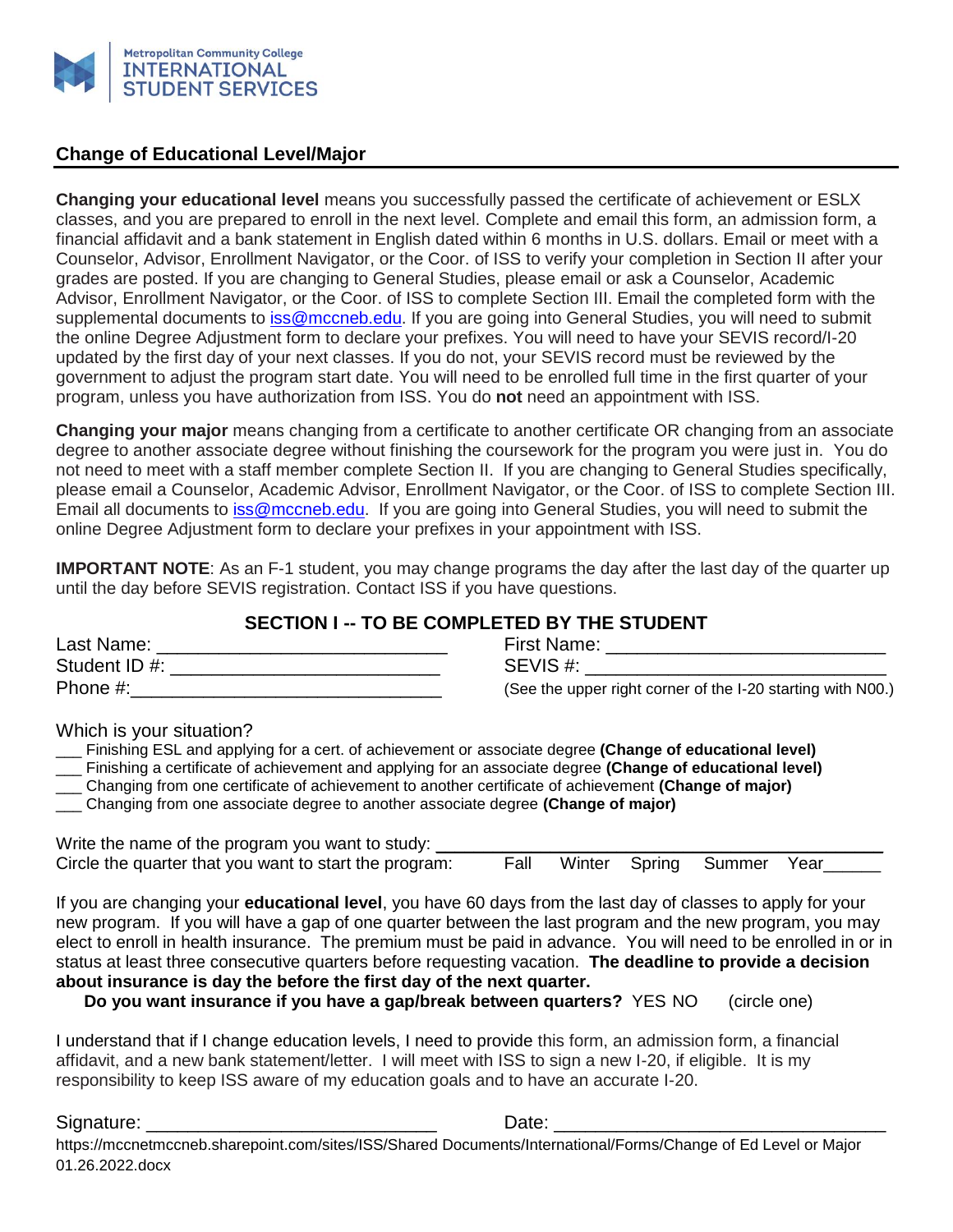

### **Change of Educational Level/Major**

# **SECTION II – TO BE COMPLETED BY A COUNSELOR, ACADEMIC ADVISOR, ENROLLMENT NAVIGATOR, OR THE COORDINATOR OF ISS WHO IS ASSISTING A STUDENT CHANGING EDUCATIONAL LEVELS**

(Complete this section after grades are posted.)

| I am confirming that the above-named student passed all ESL coursework. (Check CPE/skip test info)<br><b>OR</b> |  |  |  |
|-----------------------------------------------------------------------------------------------------------------|--|--|--|
| I am confirming that the above-named student passed all certificate of achievement coursework.                  |  |  |  |
|                                                                                                                 |  |  |  |

#### **SECTION III – TO BE COMPLETED BY A COUNSELOR, ACADEMIC ADVISOR, ENROLLMENT NAVIGATOR, OR THE COORDINATOR OF ISS TO ASSISTING A STUDENT IN CHANGING TO GENERAL STUDIES**

General Studies allows students to select up to two prefixes. Please discuss the student's goals and which prefix(es) would fit the goals. Please note that once the two prefixes are selected, they cannot be changed. Students need to choose carefully. Please write the prefix(es) below for reference. The F-1 student needs to make an appointment with ISS to change their program to General Studies before the student may submit a **Degree Adjustment** form in My Way. Please put notes about your discussion and the suggested prefixes in STRK.

https://mccnetmccneb.sharepoint.com/sites/ISS/Shared Documents/International/Forms/Change of Ed Level or Major 01.26.2022.docx